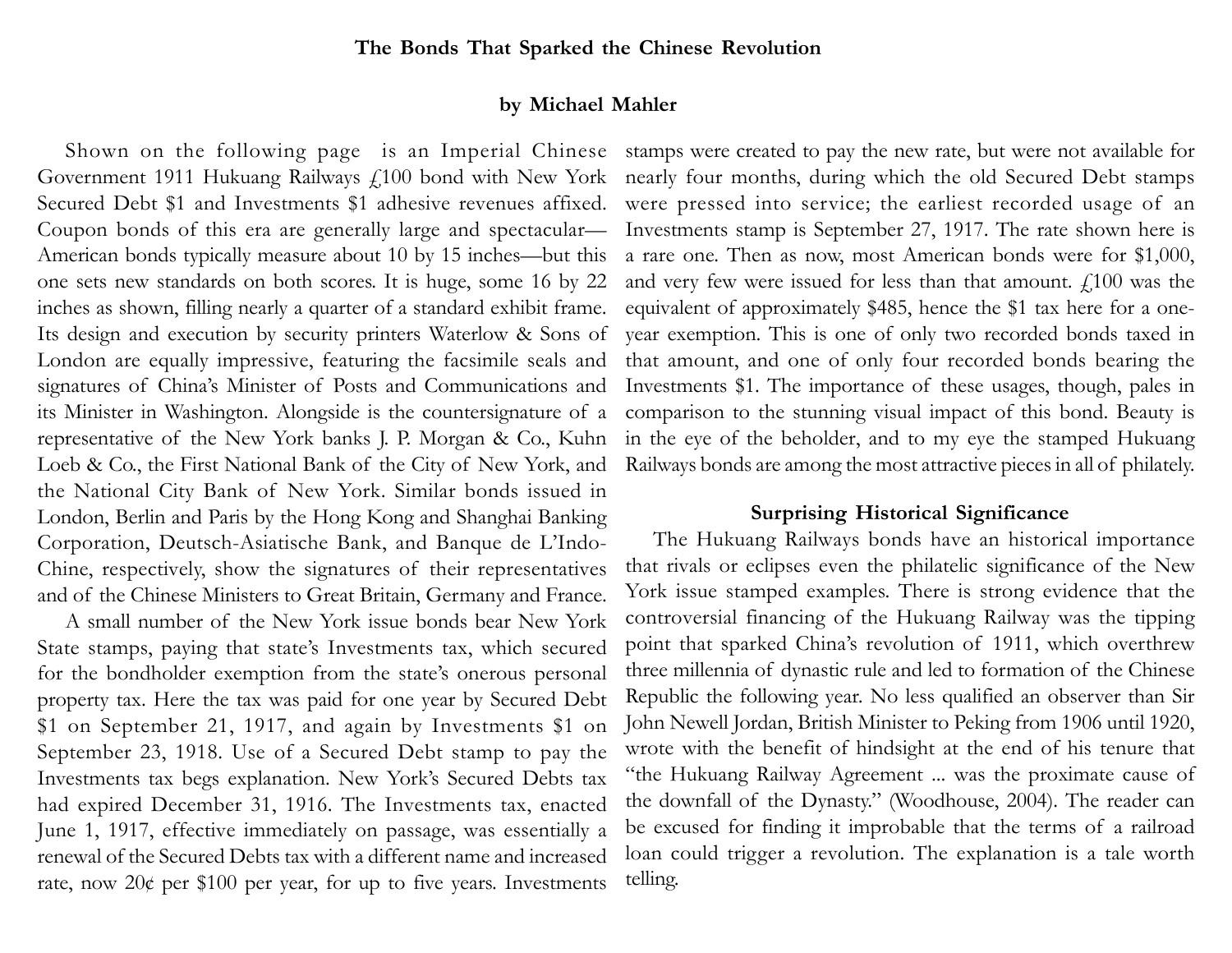



*Imperial Chinese Government 1911 Hukuang Railways £100 bond with New York Secured Debt \$1 and Investments \$1 adhesive revenues affixed in 1917 and 1918. Above, close view of the stamps.*

# **Invasion via Funding**

By 1911, nationalists had long protested the extent of foreign control of China's railroads. As summarized by Goetzmann and Ukhov (2005),

> By most accounts the competition among the great powers to secure railway concessions during this period through a combination of political diplomacy and the financial might of their capital markets was, in some ways, the high point of the age of Imperialism. At least it was characterized as such by contemporary commentators such as Lenin, who used the division of China into spheres of influence by foreign capitalists as the example of Capitalist Imperialism *par excellence*. 1

<sup>1.</sup> Lenin, Vladimir Illyich, 1916, *Imperialism, The Highest Stage of Capitalism*.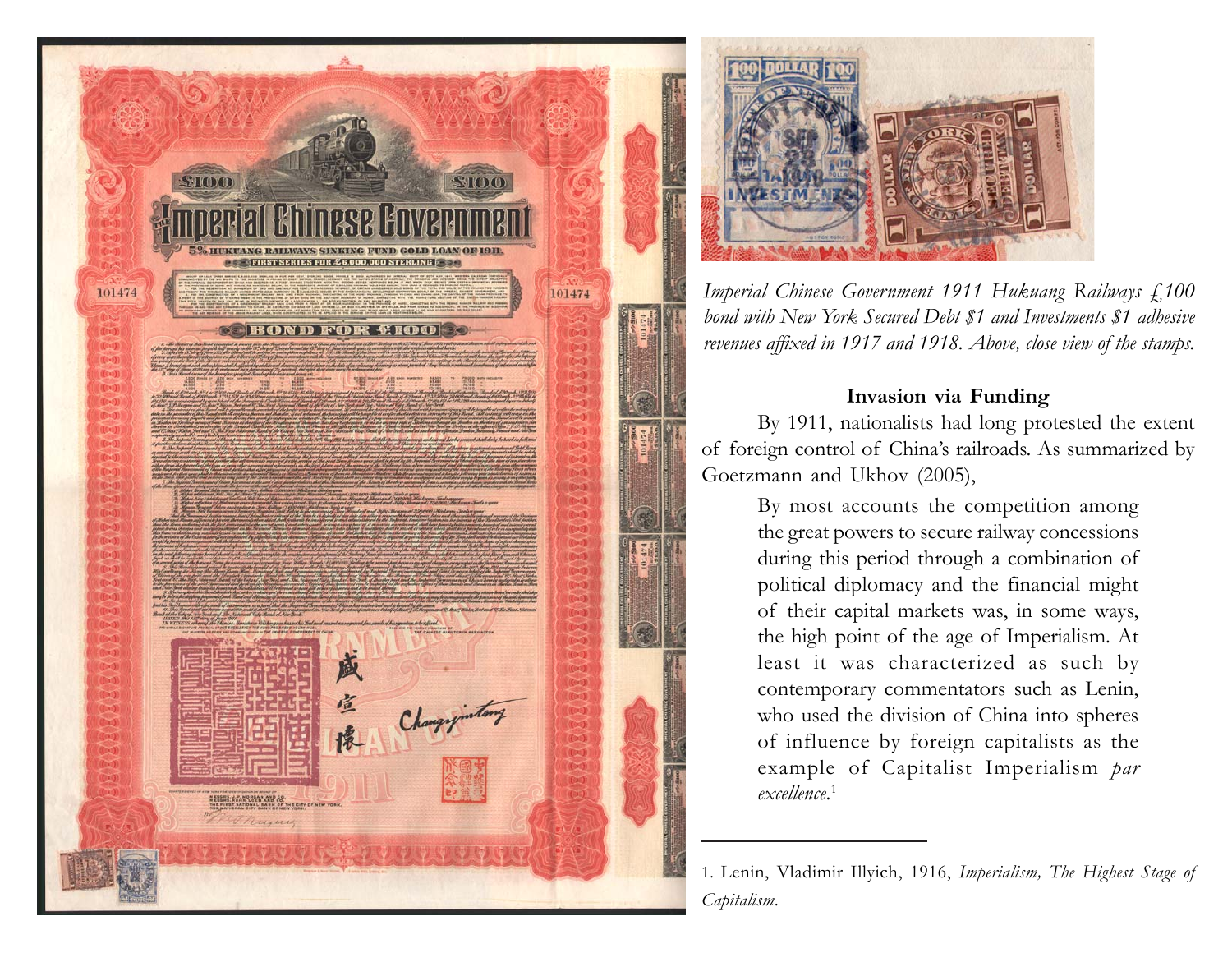... Virtually of China's railways constructed after 1895 were financed by foreign debt issues underwritten by European-led investment banking syndicates which obtained right of way, property concessions and promises of repayment from the Chinese Imperial government. Under the control of the bankers who financed the loans, Chinese railways were constructed, owned and operated by managers designated by the financial consortium. Certainly the most contentious feature of these loans was their provision for extraterritorial rights [by which foreigners enjoyed jurisdiction over portions of Chinese territory].

The Chinese Eastern Railway was a prime example of extra-territoriality. The Russo-Chinese bank issued a 5 million tael  $\alpha$  loan<sup>[2]</sup> in Russia in 1896 to finance the construction of a railway across Manchuria linking the Trans-Siberian Railway to Vladivostok. The railway and its right of way were entirely administered and policed by Russian officials, who controlled the receipts and disbursements. The line was, in effect, a little bit of Russian territory within China's borders, and issued its own currency. [Author's note: To this it may be added that a contingent of Russian troops travelled on each train, housed at defense posts erected along the line; that the Chinese Eastern Railway had over 20,000 Russian employees; and that until the 1920s over 120,000 Russians lived in Manchuria, accounting for a quarter of its population, most dependent upon the C.E.R. for their livelihood.]

<sup>2.</sup> Strictly speaking, the tael is a unit of weight, equal to 37.8 grams. The silver tael was a monetary unit equivalent to about \$1.30.



*Location of the two proposed branches of the Hukuang Railway (modified from Kahn, 1968).*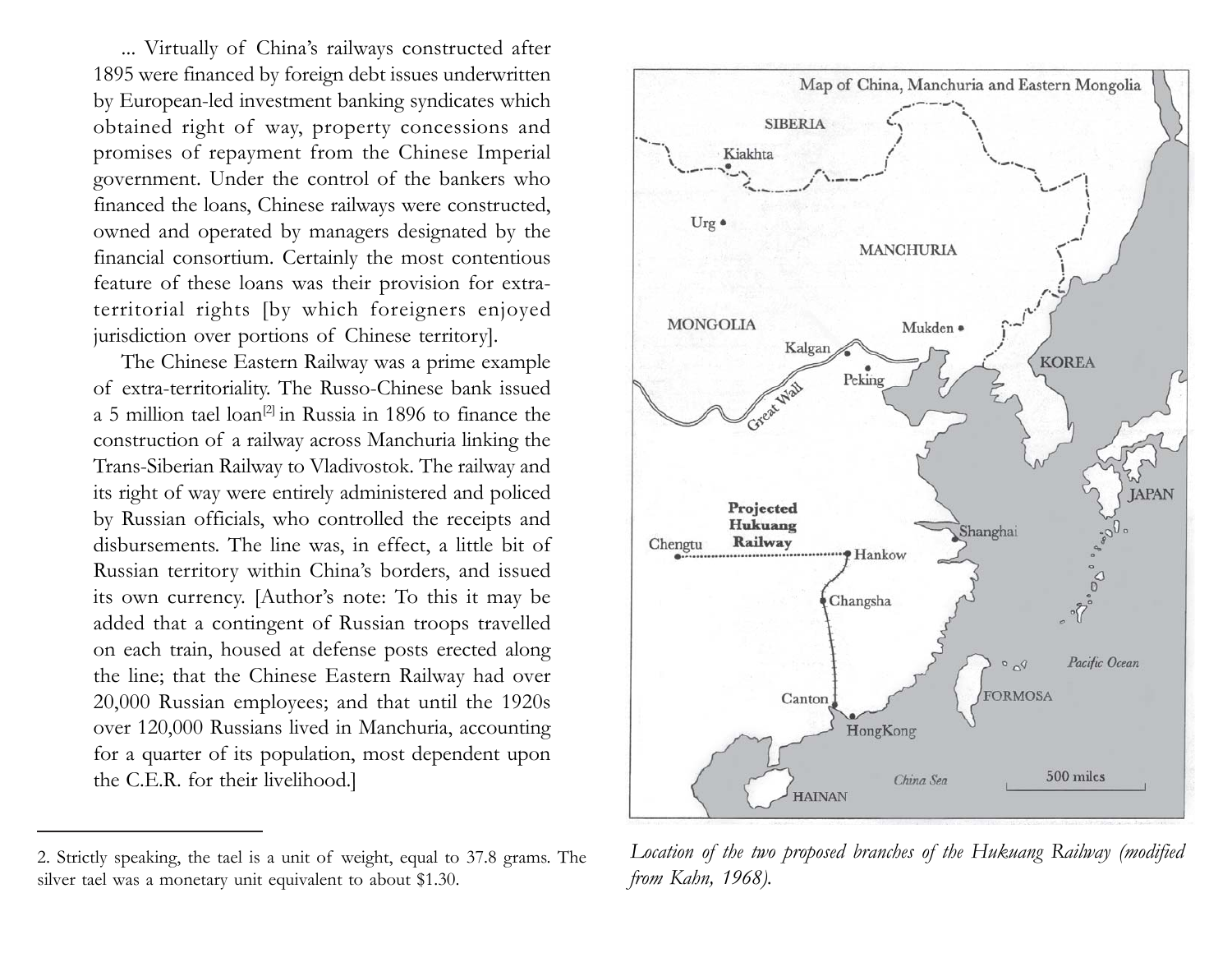The Hukuang Railways  $\dot{\varphi}$  million loan was the last in a long succession of foreign loans to the Imperial Chinese Government for railroad construction. No fewer than 27 such loans appear in the extensive list of Chinese external debt issues after 1861 compiled by Goetzmann and Ukhov (2005); the Hukuang loan was the largest, but three others were for amounts between \$19.6 million and \$22.5 million, and six more ranged from \$6.5 million to \$14.8 million.<sup>3</sup> Just as numerous if somewhat less costly were 22 loans for war or defense, notably including a \$6.5 million bond issue in 1885 to finance China's defense against France during the 1880s. By far the largest obligations, though, were bonds to cover war indemnities imposed after China's defeats in the 1894-5 Sino-Japanese War and the 1898-1901 Boxer Rebellion, amounting to some \$100 million and \$300 million, respectively.

#### **Crippling Guarantees**

Loans to the Imperial Chinese Government would not have been attractive to investors without strong guarantees. As security for its many foreign loans, the Manchu government pledged the proceeds of a vast array of revenues and taxes, so that by the time of its collapse nearly its entire revenue stream had been diverted to foreign banks. The most lucrative and dependable source of security was China's considerable maritime customs revenue. This began to be attached beginning in 1866, and remained the preferred security for decades; it was the sole source of the massive war indemnities of 1895–1901, by which time virtually all maritime customs revenue was pledged to service foreign debt. New sources of security now had to be found, and subsequent foreign loans tapped the proceeds of various domestic taxes, most often salt and rice taxes and the "lekin," a tax on internal transit of goods. With each loan the government incrementally lost control of its own finances.

#### **Hukuang Railway: A New Beginning**

Construction of the Hukuang railway was expected to break this mold. Hukuang ("lake plain") is a region in south-central China including the provinces of Hunan, Hupei, and portions of Szechuan. The Hukuang Railway was to have two branches: one from Hankow south to the port of Canton, the other from Hankow west to Chengtu in Szechwan. Construction rights for the Canton-Hankow branch had been awarded to J. P. Morgan's American China Development Company, but beginning in 1903 events took a radically different turn. The "Railway Regulations" of the Qing Government enacted that year granted domestic companies the right to operate railroads, and in 1904 the Ministry of Commerce promulgated reforms designed to facilitate development of domestic corporations. In 1905, with the active encouragement of the provincial governor of Hunan and Hupei, a consortium of Hukuang gentry, officials and businessmen first lobbied successfully for compensated cancellation of the construction rights of the American China Development Co., then obtained contracts to build the road. The Kwangtung Company of the Canton-Hankow Railway had an auspicious beginning; its entire capitalization of 44 million taels (some \$60 million) was subscribed by Chinese investors rich and poor, making it the most successfully capitalized of all Chinese companies, by a very large margin. Most of the funds came from wealthy Chinese living abroad, but there was enthusiastic support from the populace as well. Shares were initially priced at only a single tael, and the *North China Herald* reported that:

Not only are the monied classes rushing to buy shares, but the poorest of the poor and even those who are supposed of no cash to spare and hardly enough to keep body and soul together are buying up one or more shares (Lee, 1977).

<sup>3.</sup> The three largest \$19.6 million for the Lung-Tsing U Hai Railway in 1897; \$22.5 million for the Peking-Hankow Railway, in 1899; and \$20.5 million in 1904.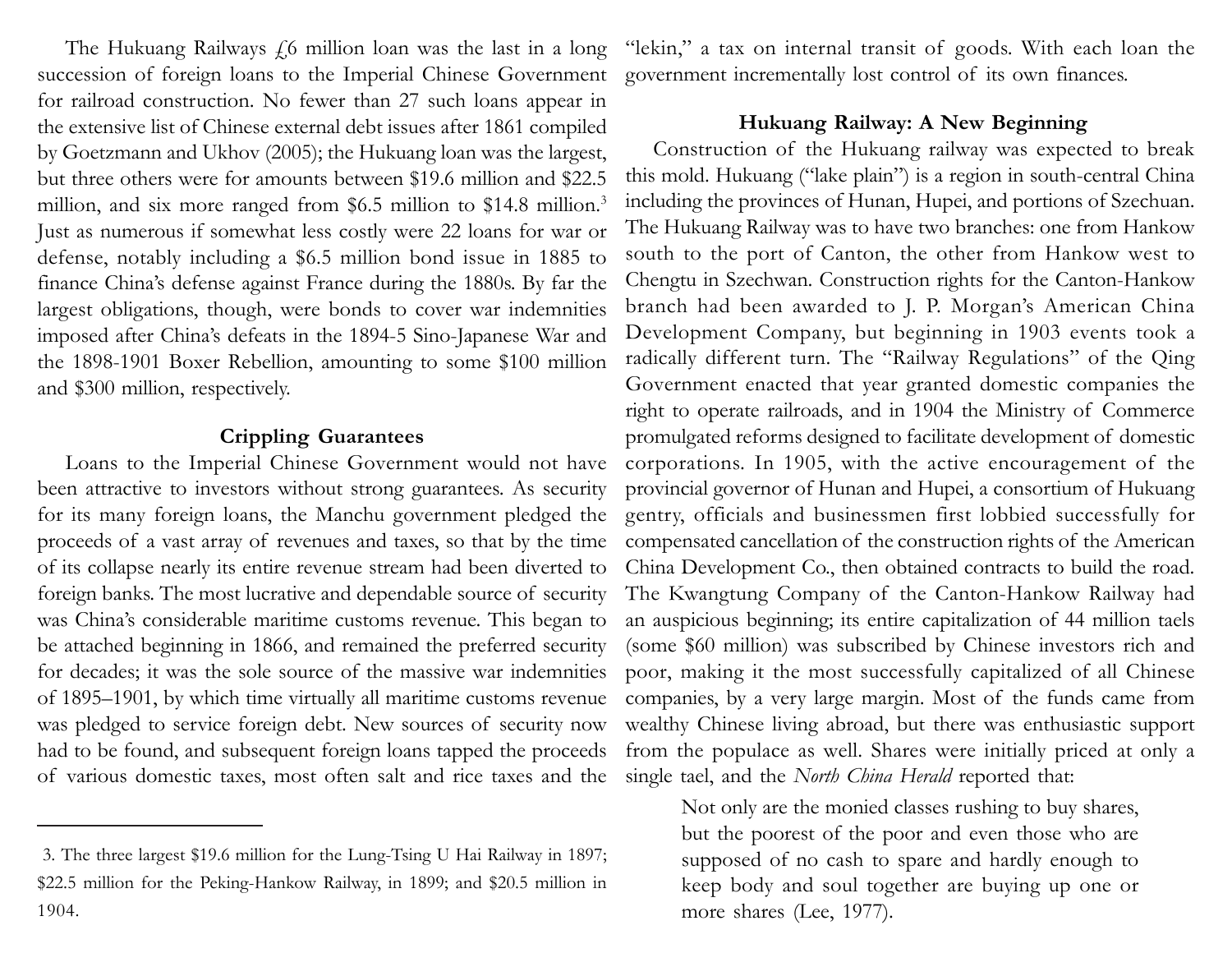The contract for the Hankow-Chengtu branch was entrusted to the Hupeh Company of the Szechuan-Hankow Railway.

## **The New Beginning Gone Awry and Undone**

The Kwangtung Company, though, was plagued by mismanagement and massive embezzlement. Its sister company, the Hupeh Company, raised only about 3% of its projected capitalization of 20 million taels. Years passed with no tracks laid or rolling stock purchased, and on May 9, 1911, the Qing government, bowing to diplomatic and political pressure, summarily nationalized all domestic railway development, and on May 20 re-awarded the contract to the aforementioned consortium of banks in London, Paris, Berlin and New York, which sponsored a  $f_0$  million bond issue to finance construction. The Imperial Government pledged as security the revenues of the railroad and the proceeds from six different taxes on salt, rice, and lekin, all of which are enumerated on the bonds themselves.

## **Prelude to Revolution**

Until this point, opposition to foreign control of China's railroads and mines had come from two sources with different aims and motives: a popular revolutionary movement, and the more organized "Rights Recovery Movement" promoted by gentry, merchants, landowners and officials. The revolutionaries wanted nothing less than the overthrow of the Manchu dynasty; to them the government's surrender of rights to foreign governments and companies was just one of many objectionable policies. In contrast, the Rights Recovery Movement focused on foreign control of the mines and railroads, which it opposed primarily because it coveted that control for itself; it was essentially conservative and had no intention of overthrowing the Manchu government, on which it depended for the privileges it already enjoyed as well as those it hoped to gain.

After the abrogation of their Hukuang Railway contracts, though, the infuriated gentry fomented anti-government protests in Szechuan. As summarized by Woodhouse (2004),

[The gentry-merchants power group] demanded the cancellation of the Hukuang Loan contract. The provincial government supported this demand, for the provincial assembly was often made up of the local ruling class. The central government tried to pacify these groups without success. It proposed to exchange its railway shares for interest-earning government bonds, for the people in Hupeh and Hunan provinces. For the Szechuanese, however, it offered to redeem the sums spent solely for railway purposes rather than the sums actually subscribed. It was believed that such a policy was taken because Sheng Hsuan-huai<sup>[4]</sup> had invested significantly in bonds in Hupeh and Hunan provinces but none in Szechuan province. The outraged Szechuanese groups protested that the government intended to sell Szechuan to the foreigners... The local ruling class mobilized students, workers and peasants into their "patriotic" protest. On 5 August 1911 the Szechuanese banded together and convened the Defend Railways League, declaring their defiance of the Hukuang Railway Loan contract... By mid-September, the protest took the form of rioting and street fighting, and the revolt quickly spread throughout the province.

<sup>4.</sup> Sheng Hsuan-huai was Minister of Posts and Communications, whose facsimile seal and signature appears on the Hukuang Railways bonds. He was also the Director-General of Mines and Railroads, and had drawn up the edict for nationalization of the railroads (Woodhouse, 2004).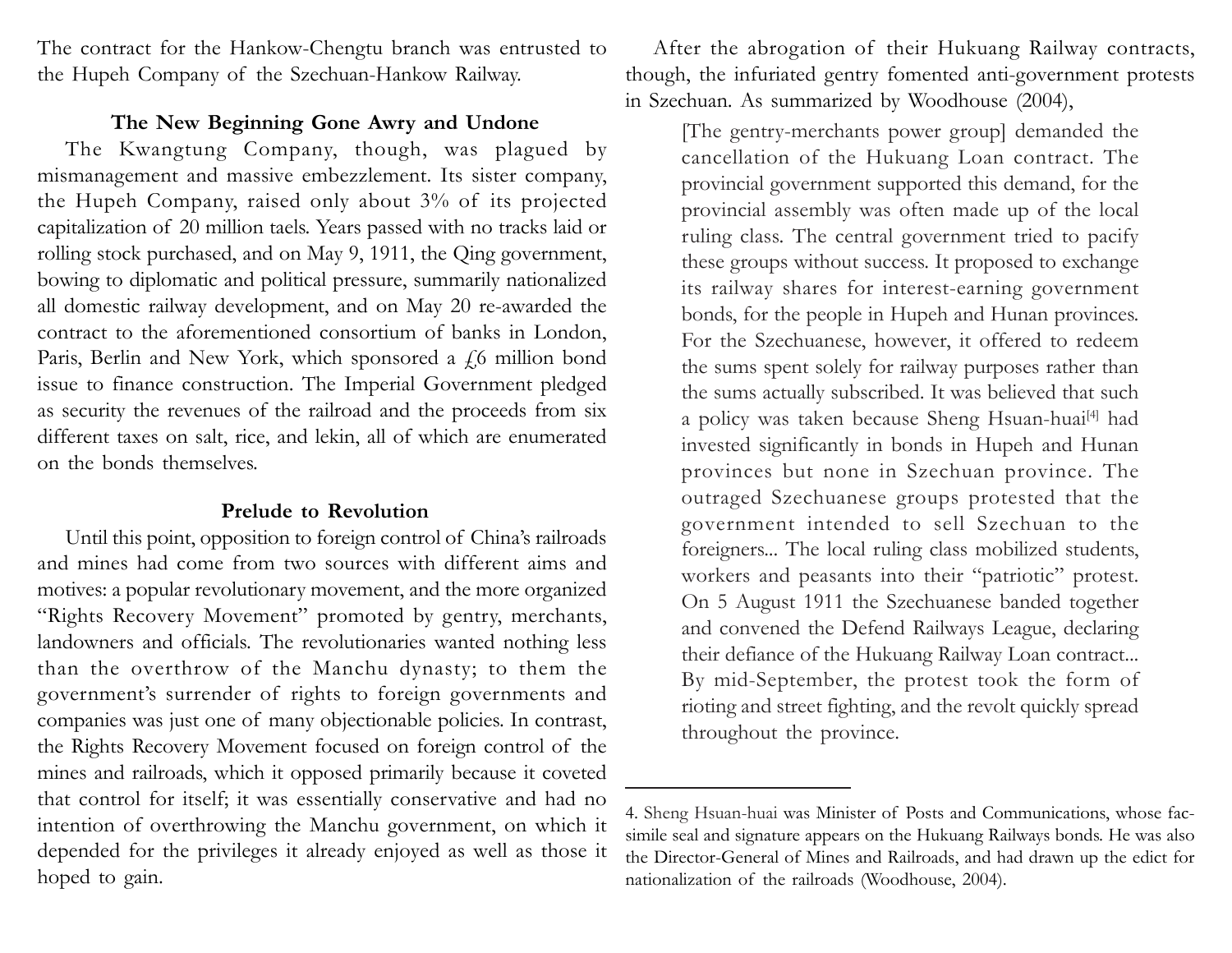Even so, the Szechuan uprising is not considered by historians to have been anti-dynastic in motive. The revolution is traditionally considered to have begun, not with the uprising in Szechuan, but with a coup at the Imperial Army garrison at Wuchang on October 10, 1911.

#### **The Revolution Begins by Accident**

nearest garrison to Szechuan, and two regiments had been sent always a high priority. In 1921 the Chinese government declared from there to suppress the uprising. In their absence, the revolution bankruptcy, and began defaulting on its loans, but interest on the began by accident. The Hankow/Wuchang region was a hotbed Hukuang Railway bonds was paid until 1938, when Japanese invasion of revolutionary activity, and with the garrison depleted, plans for intervened.5 The government of the People's Republic of China an uprising were accelerated. A significant percentage of China's repudiated all such debts in 1949, but numerous lawsuits have been New Army harbored revolutionary sentiments, especially at brought against it and the government of the Republic of China Wuchang, where potential rebels numbered an estimated one-fourth seeking redemption of various bonds.<sup>6</sup> A quixotic 2005 judgment to one-third of the troops, and many had joined revolutionary in a New York court, factoring in the stratospheric increase in the secret societies. On October 9, 1911, a rebel bomb maker secreted price of gold, placed the then-current value of a 1913 £100 gold within the Russian quarter at Hankow accidentally exploded one of bond at \$27.75 million! his products. The ensuing police investigation uncovered a cache of incriminating evidence, and within hours three revolutionary leaders were arrested and executed. Among the materials found was a membership list of the Literary Society, whose innocent name belied subversive goals, which included soldiers at Wuchang. Alerted to their impending arrest and probable execution, they staged a successful coup the following day, taking the garrison and the city.

The revolt spread rapidly; by October 16 the Prince Regent had proclaimed the abdication of the boy emperor from the throne, and within six weeks, fifteen provinces had seceded.

#### **Tilting at Windmills**

Wuchang, directly across the Yangtze from Hankow, was the subsequent governments made similar guarantees, with foreign loans The government of the new Chinese Republic pledged in 1912 to honor the debts of its imperial predecessor, and a succession of

### **References**

- Goetzmann, William N., and Andrey Ukhov. 2001. *China and the World Financial Markets 1870-1930: Modern Lessons From Historical Globalization.* Wharton Financial Institutions Center working paper. http://fic.wharton.upenn.edu/fic/papers/01/0130.pdf [accessed April 2, 2010].
- Kahn, Helen D. 1968. *The Great Game of Empire: Willard D. Straight and American Far Eastern Policy.* Ph.D. Thesis, Cornell University.
- Kuhlmann, Wilhelm. 1983. *China's Foreign Debt, 1865-1982.* Published by author.
- Lee, En-Han. 1977. *China's Quest for Railway Autonomy: 1904-1911.* Singapore University Press, Singapore.

<sup>5.</sup> On the bond shown here, and apparently on all surviving bonds, all coupons dated until June 1930 have been clipped, also those for June 1937 and June 1938.

<sup>6.</sup> A broad spectrum of defaulted Chinese bonds are available to collectors. For an overview see Kuhlmann (1983); for online offerings see websites of China Bond Shop (http://www.chinabondshop.com/collection/bond/eng/), LaBarre Galleries (http://www.glabarre.com/), Numistoria (http:// www.numistoria.com/), and others.